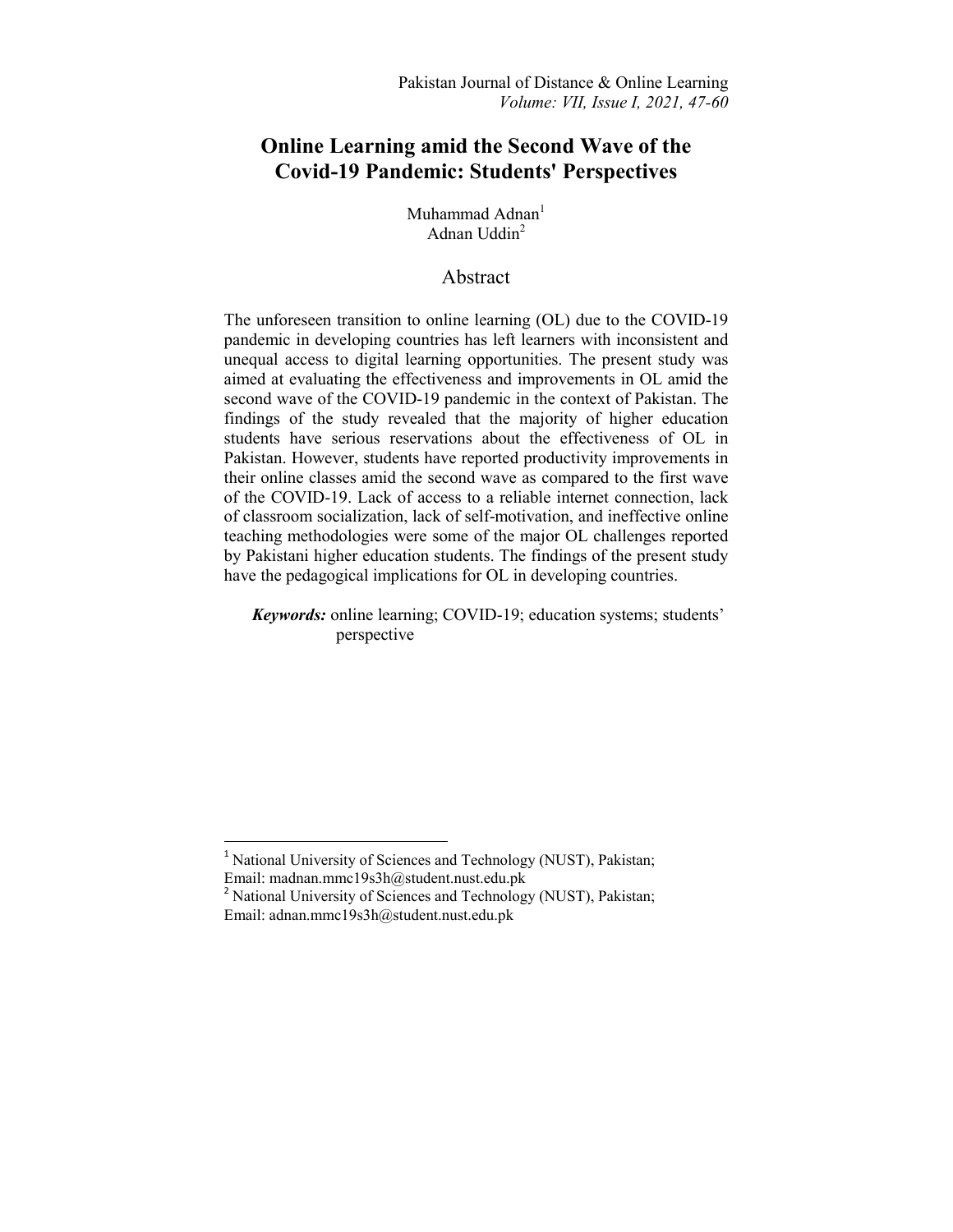#### **Introduction**

 The first case of the Covid-19 pandemic was reported in China on November 17, 2019 (Richardson, 2020), whereas the first case outside mainland China was reported in Thailand on January 13, 2020 (Parry, 2020). As of April 04, 2021, the Covid-19 pandemic has caused over 2.8 million worldwide deaths (Worldometer, 2021). The pandemic has severely affected various social sectors, including health and education. It has, in particular, affected higher education and has exposed many inadequacies and gaps in education systems throughout the world. In response to the first wave of the Covid-19 pandemic, governments across the world decided to temporarily close educational institutions (Dhawan, 2020). According to the statistics of the World Health Organization, over 1.6 billion learners were affected by the temporary closure of educational institutions at the peak in April 2020 (Demuyakor, 2020). The situation forced educational institutions across the world to shift to distance learning to contain the deadliest virus.

 Many research studies across the world investigated the challenges and opportunities for online education amid the pandemic. Researchers investigated the effectiveness of online education both in the western (Crawford et al., 2020; Li & Bailey, 2020; Lipscomb & Tate, 2020) and non-western contexts (Adnan & Anwar, 2020; Toquero, 2020; Qazi et al., 2020). However, research has revealed that the Covid-19 pandemic has a much stronger impact on the education systems of less developed regions such as Africa and Asia as compared to developed regions (Aristovnik, Keržič, Ravšelj, Tomaževič, & Umek, 2020). For instance, Adnan and Anwar (2020) reported that online learning (OL) is not as effective as conventional learning in developing countries like Pakistan because of technical and monetary issues.

 As the world was experiencing signs of the curve 'flattening' after the first wave, few countries reopened their educational institutions following a long break (Donitsa-Schmidt & Ramot, 2020; Melnick, & Darling-Hammond, 2020). Pakistan also opened educational institutions on September 15, 2020, following a six-month break (Ali, 2020). Prime Minister of Pakistan Imran Khan tweeted to welcome youngsters back to educational institutions. He said, "Today we welcome millions of children back to school. It is our priority and collective responsibility to ensure that every child can go to school safely to learn". The educational institutions were opened following the top-to-bottom approach after a recommendation from the National Command and Operation Center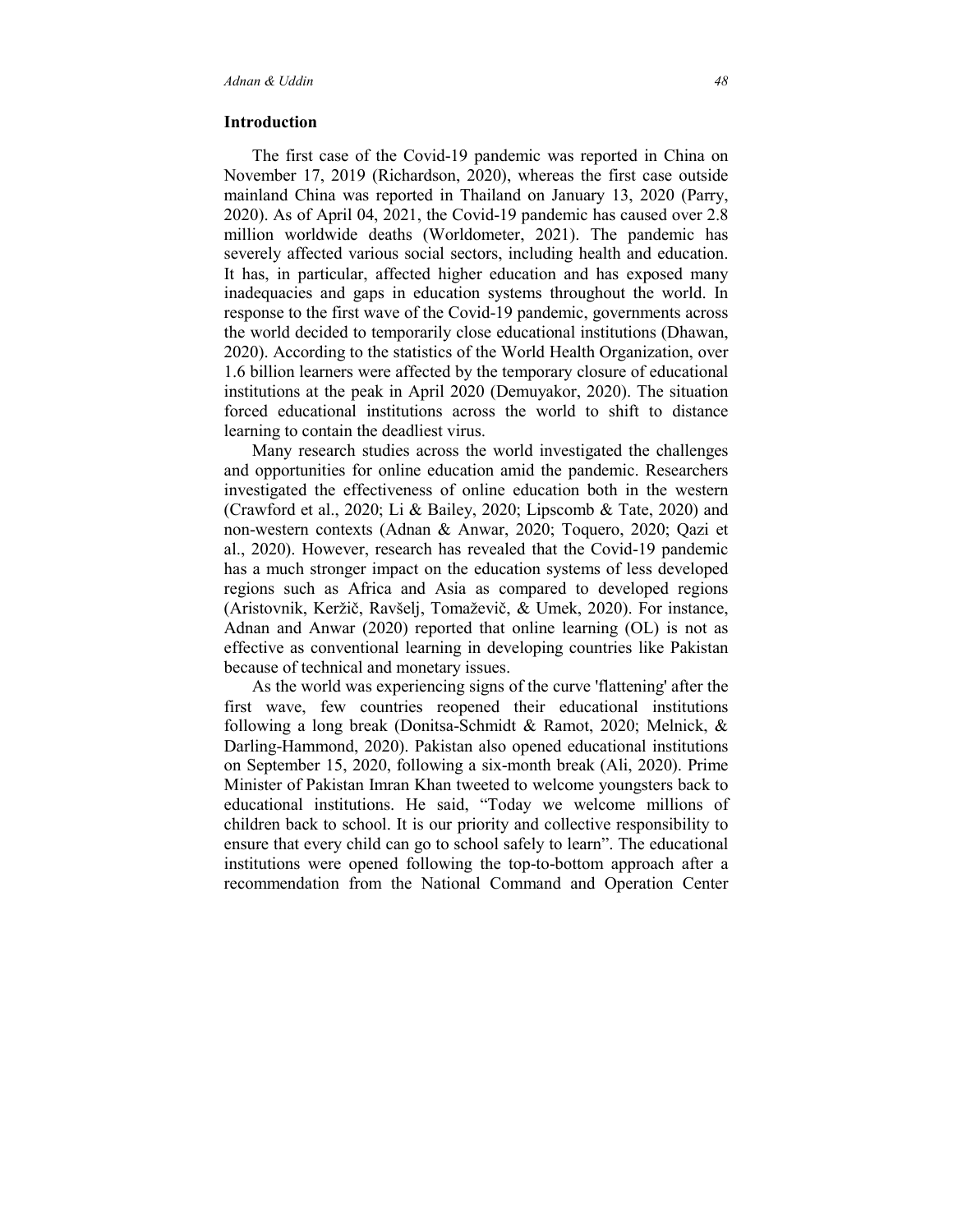(NCOC) of Pakistan (Ali, 2020). The NCOC is working to synergize and articulate unified national efforts against Covid-19 in Pakistan.

 The government of Pakistan implemented an alternative day schedule in educational institutes across the country (Ali, 2020). According to the plan, only 50% of students could attend classes while the remaining were instructed to attend the classes on the next day. Apart from the re-opening of educational institutions, the government removed almost all of its Covid-19 related lockdowns across the country. However, as predicted by scientists, the second wave of Covid-19 soon hit countries around the world, including Pakistan. The authorities reported 313 fatalities on November 20, 2020, the highest number of deaths since the start of the pandemic (Worldometer, 2021). Two months after the reopening of educational institutions, the government on November 26, 2020, closed all educational institutions again across the country till early January 2021 because of the rapid increase in the number of infections and deaths (Achakzai, 2020).

#### **Review of Literature**

 The majority of the higher educational institutions in Pakistan are following traditional approaches to teaching and learning (Asad, 2020). The Covid-19 pandemic has challenged the traditional education system of Pakistan as the educational institutes of Pakistan were forced to shift to distance learning. Numerous researchers investigated the accessibility, learning pedagogy, affordability, and educational policies of the government of Pakistan during the first wave of the pandemic. According to Khan et al. (2020), the masses of Pakistan were not fully aware of the seriousness of the situation during the first wave of the pandemic. Similarly, the educational institutes of Pakistan and their students were not ready to provide quality and worthwhile education to their students during the first wave of the Covid-19 pandemic. A study conducted by Qazi et al. (2020) revealed that Pakistani students were even less satisfied with the quality of OL as compared to the students of Brunei.

 A review of the previous literature in the context of Pakistan has highlighted various challenges and opportunities related to online education during the first wave of the Covid-19 pandemic. The lack of faculty members training related to information technology, lack of prior experience of teaching, the maintenance of OL engagement (Farooq, Rathore, & Mansoor, 2020), poor internet connections, unavailability of the internet in far-flung areas, lack of classroom interaction and internet expenses (Adnan & Anwar, 2020) were some of the major challenges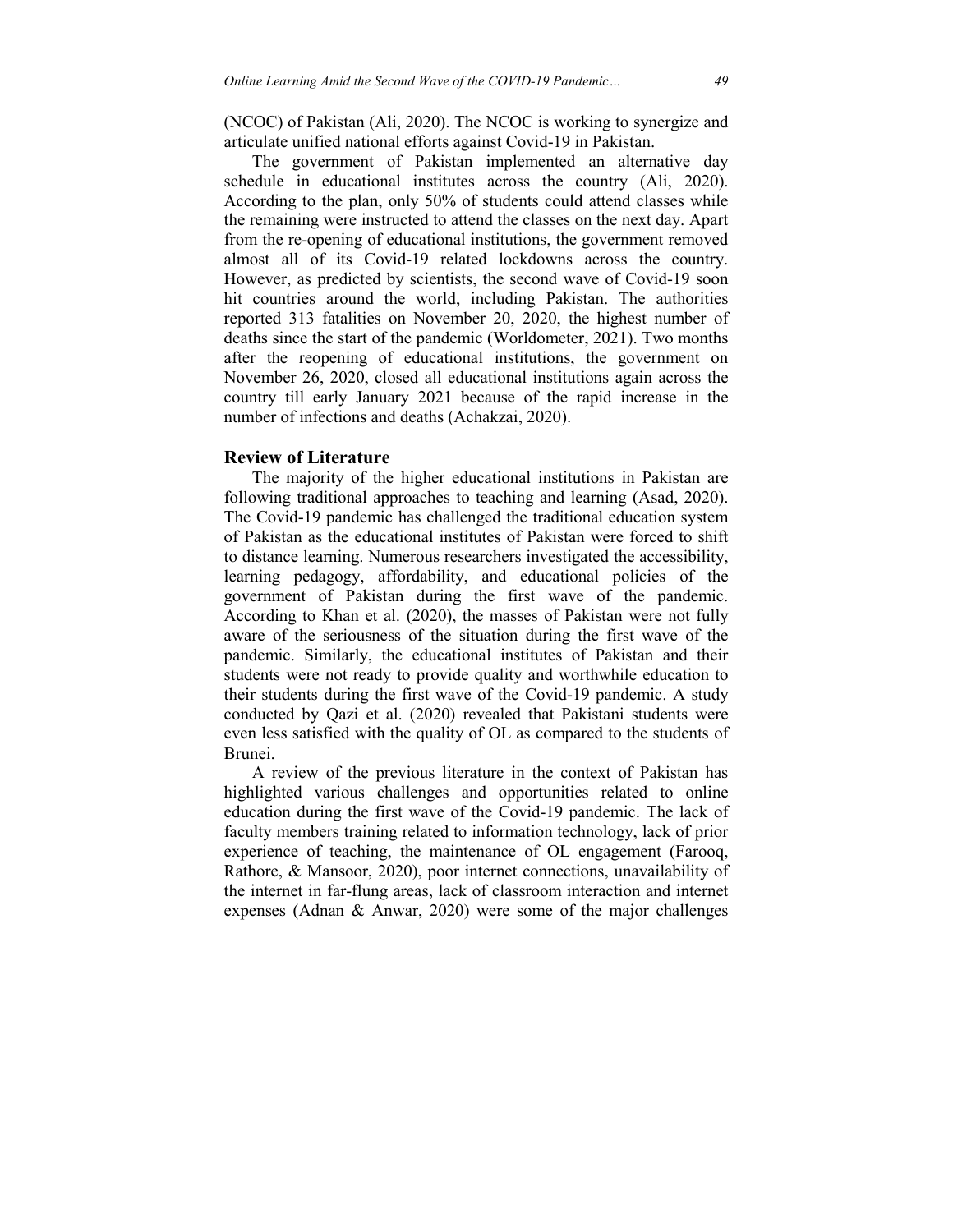and opportunities reported by previous studies in the context of Pakistan. On the contrary, a study conducted by Shahzad et al. (2020) highlighted OL opportunities like the accessibility of teachers, the availability of recorded video lectures, and the value of time and money. To our knowledge, no research study has investigated the effectiveness of OL during the second wave of the Covid-19 pandemic. The findings of the present study will offer present-day and unique insights from the context of Pakistan, which may further contribute to the research area under examination.

#### **Objectives of the Study**

The objectives of the research study are listed below.

- To investigate the students' perceptions towards the effectiveness of OL amid the second wave of the Covid-19 pandemic.
- To compare the effectiveness of online learning during the first and the second wave of the Covid-19 pandemic.

## **Research Questions**

The research questions of the study are listed below.

- 1. How do higher education students perceive the quality of online education amid the second wave of the Covid-19 pandemic?
- 2. Are there any improvements in the quality of online education in the second wave as compared to the first wave of the Covid-19 pandemic?

## **Methodology**

 The present study was conducted using a quantitative research design. The participants of the study were 200 undergraduate and postgraduate students of various public and private sector universities of Pakistan. The study sample was chosen using convenience sampling. The technique was employed while keeping in mind the constraints of cost, time, and access (Wright, 2005).

 A self-developed instrument was used to measure and compare the effectiveness of online education during the first and second waves of the Covid-19 pandemic. Demographic variables such as gender, age, education level, and academic performance (CGPA) were added to enhance the efficacy of the research findings. The data of the study were collected using an internet-mediated survey. An online survey created through Google Forms was shared with the respondents of the study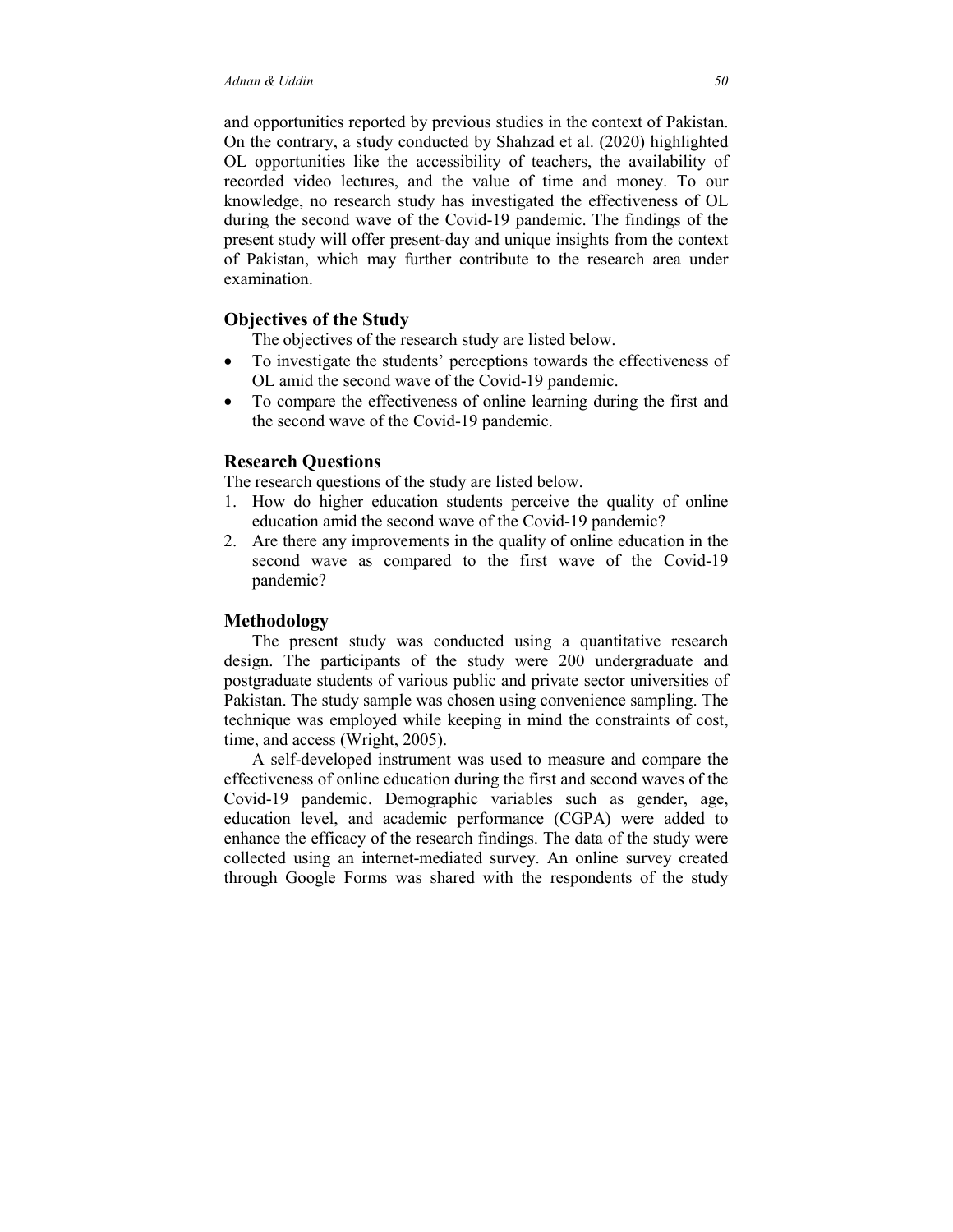through WhatsApp. The data obtained through the survey were analyzed using the SPSS.

### **Findings**

 The participants of the study were 200 undergraduates, postgraduate and doctorate students of various public and private sector universities in Pakistan. Of the 200 participants, 144 (72%) were undergraduate, 50 (25%) were postgraduate and 6 (3%) were doctoral students of high education institutes of Pakistan. The ages of participants were in between 16-30 years. Out of 200 students who participated in the survey, 64  $(32%)$  were between the age of 16-20, 123  $(61.5%)$  were between the age of 21-25 and 13 (6.5%) were between the age of 26-30. Moreover, as shown in figure 1, female participants represented 41% (n=118) of the study sample, whereas male participants represented 41% (n=82) of the study sample.



*Figure 1.* Gender of Respondents

 The study was aimed at investigating the perspectives of students concerning the effectiveness of OL during the second wave of the Covid-19 pandemic. To ensure the diversity of perspectives participants were surveyed from different parts of the country. As shown in figure 2, the study included 28% participants from Islamabad, 28% from Khyber Pakhtunkhwa, 27% from Punjab, 14% from Kashmir, 2% from Sindh, 15 from Gilgit Baltistan, and 0.5% from Balochistan.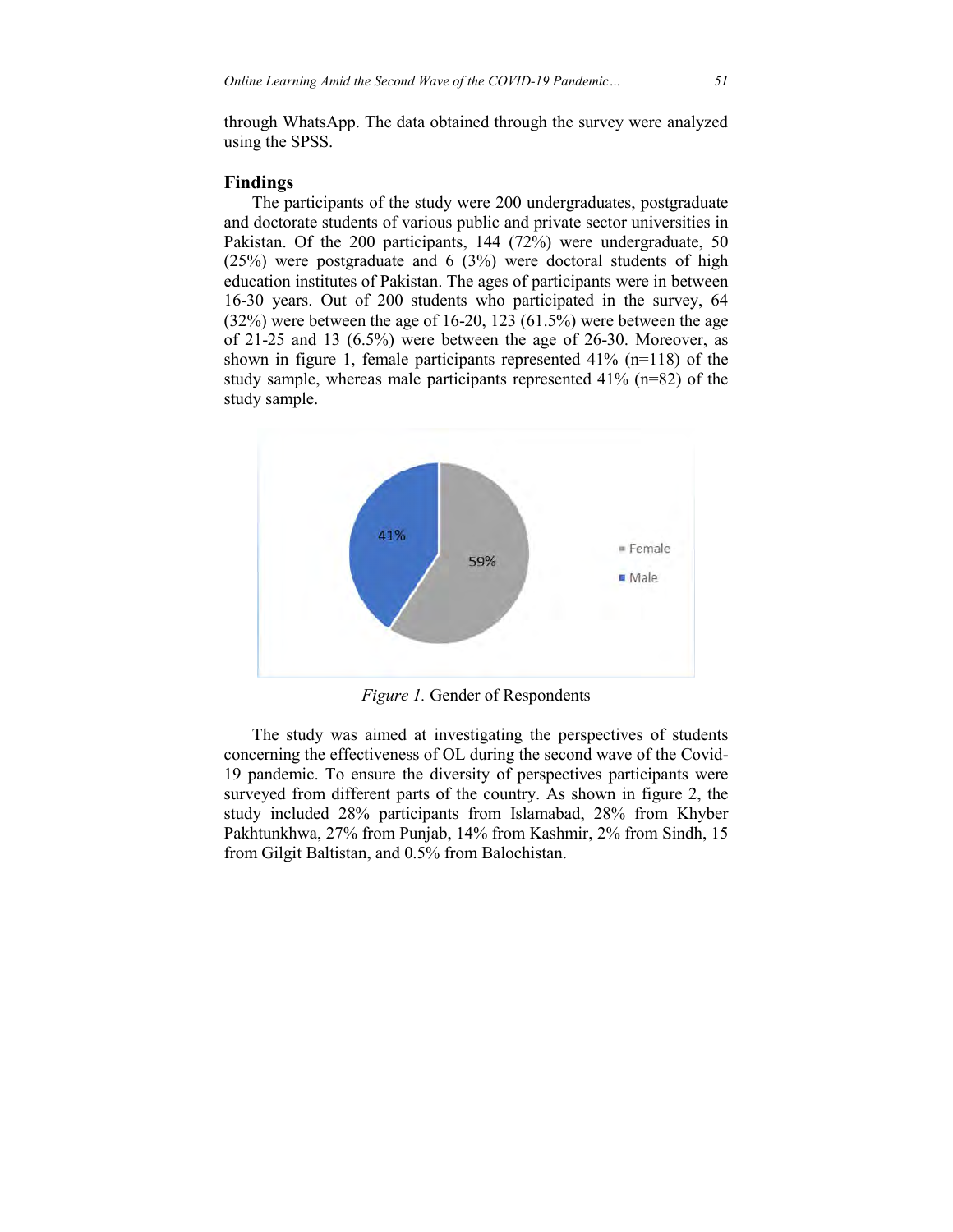

 *Figure 2.* Residential Location of Respondents

 The participants of the study were asked about the quality of internet signals in their residential areas. As shown in table 1, the results of the analysis revealed that 25.5% of the participants were having low or very low-quality internet signals in their respective residential areas. However, the majority of the participants of the study (n=92) were having neither high nor low signals. It is important to mention that only 4% of the surveyed participants were having access to the high bandwidth of internet signals.

| Quality of Internet Signals  | Frequency | Percent |
|------------------------------|-----------|---------|
| Very high quality            | 8         | 4.0     |
| High quality                 | 49        | 24.5    |
| Neither high nor low quality | 92        | 46      |
| Low quality                  | 29        | 14.5    |
| Very low quality             | 22        | 11      |
| Total                        | 200       | 100.0   |

Table 1 *Response of quality of internet signals* 

 As shown in figure 3, only 19.5% (n=39) of participants reported satisfaction with OL, whereas 42% (n=84) of participants were not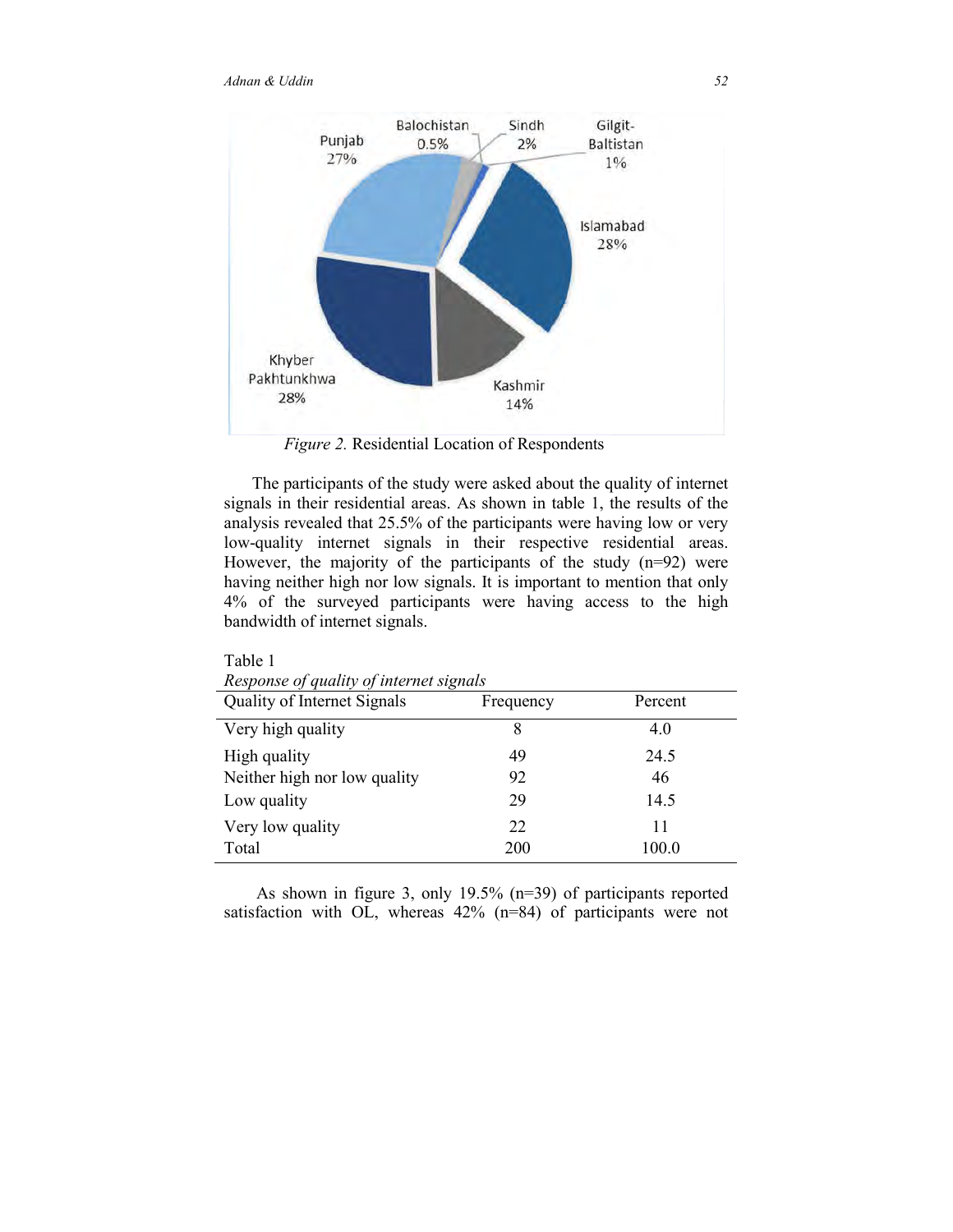satisfied with the effectiveness of distance learning. Moreover, 38.5% were having neutral opinions about the effectiveness of OL in Pakistan.



*Figure 3.* Effectiveness of online learning

 To compare the quality of OL and conventional classroom learning, participants of the study were asked about the effectiveness of OL as compared to traditional classroom learning. Of the total 200 participants of the study, 53% of students reported that OL is not as efficacious ("ineffective" and "very ineffective") as compared to traditional classroom learning. On the other side, only 21% of students reported that OL is productive ("effective" and "very effective") as compared to traditional classroom-based learning. As shown in figure 4, 26% of the surveyed students were having neutral opinions about the effectiveness of OL as compared to traditional classroom learning. Overall, 53% of the students reported that OL is ineffective, 21% of the students were in favor of OL, whereas 26% of the surveyed students reported that there is no major difference between the two mediums of learning.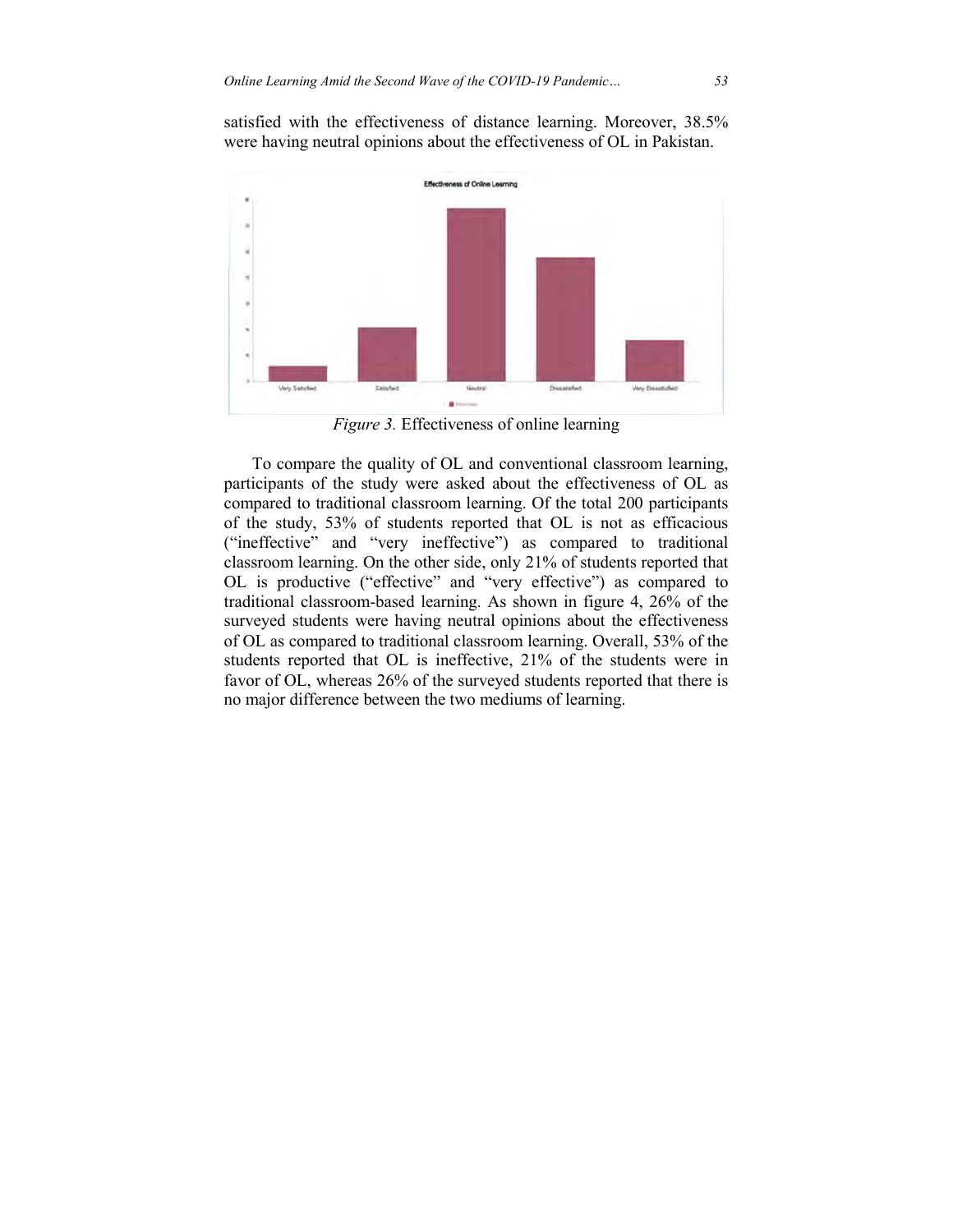

*Figure 4.* Comparison of Online and Traditional Classroom Learning

 While responding to whether OL amid the second wave of Covid-19 is better than compared to OL during the first wave of the Covid-19 pandemic in Pakistan. About 29.1% of participants of the study reported that OL in the second wave is better compared to OL amid the first wave of the Covid-19 pandemic. Only 24.6% reported that there are no major improvements in OL in the second wave of the pandemic, while over 46% of participants of the survey stated that there is no major difference in OL amid the first and second wave of the Covid-19 pandemic.

| Response on omine learning in the first and the second wave of COVID-19 |           |         |  |
|-------------------------------------------------------------------------|-----------|---------|--|
| Response on online learning                                             | Frequency | Percent |  |
| <b>Better</b>                                                           | 58        | 29      |  |
| Same                                                                    | 93        | 46.5    |  |
| Worse                                                                   | 49        | 24.5    |  |
| Total                                                                   | 200       | 100.0   |  |

Table 2. *Response on online learning in the first and the second wave of COVID-19*

 The results of the study also revealed that most of the students (39.5%) were either "satisfied" or "very satisfied" with the method used by their instructors/teachers during online teaching amid the second wave of the Covid-19 pandemic. While 30% of surveyed students were not happy with the teaching method of their instructors. Moreover, 34% of participants were having neutral opinions. In summary, the opinions of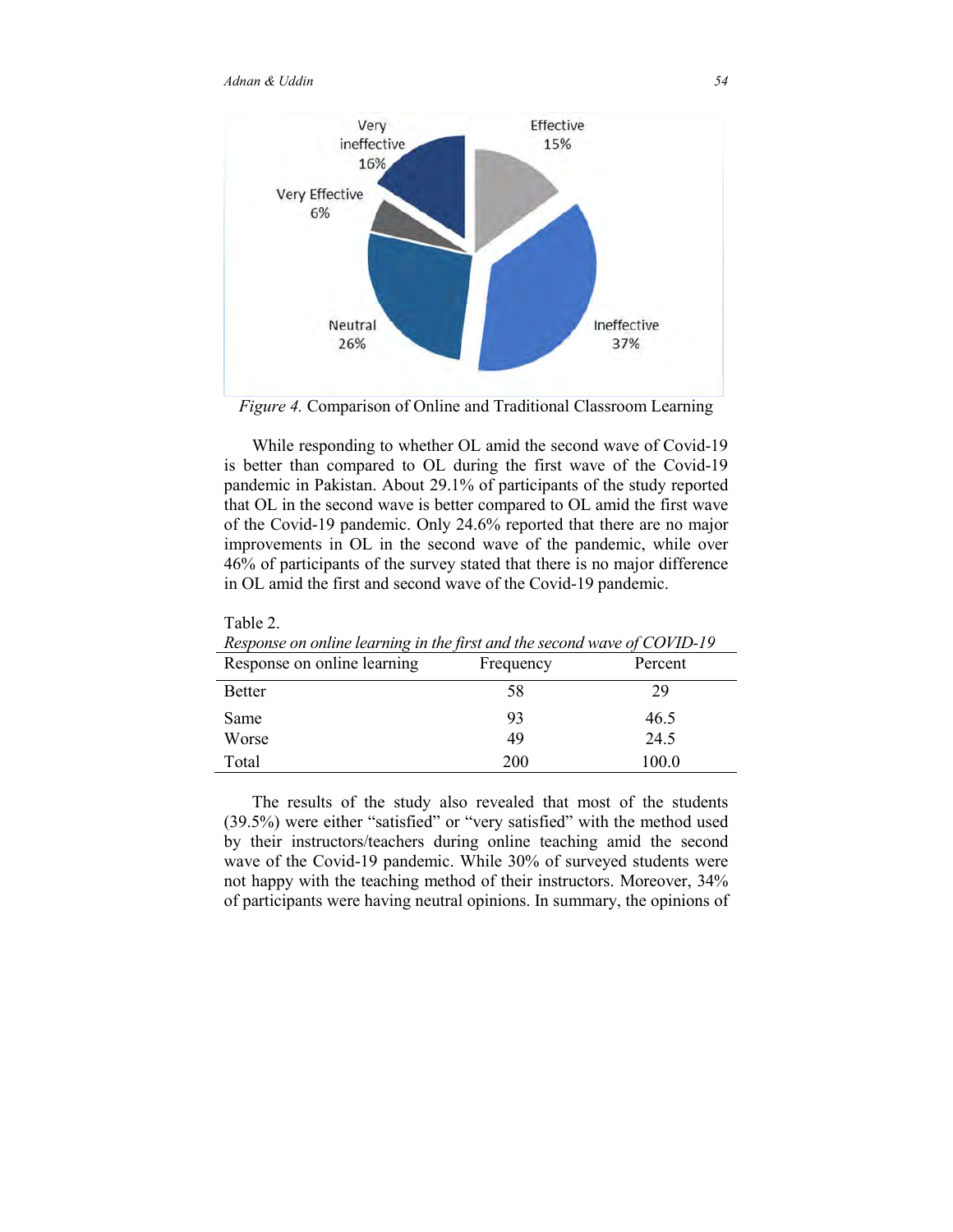the participants in the study about satisfaction with online teaching methodologies were equal and strewn.



*Figure 5.* Student Satisfaction with Online Teaching Methodology

 When exploring the opinion of higher education students concerning the challenges of OL, 54% of students reported that access to a reliable internet connection is the biggest challenge of OL, 38% of students stated that lack of classroom socialization negatively influences the quality of online education, whereas 32.5% of the participants of the study reported that they lack self-motivation for OL. Moreover, 30.5% of students reported an unsuitable home environment and 29% of students reported ineffective online teaching as the other major challenges associated with OL as shown in figure 6. Ineffective learning content and poorly scheduled assessment criteria were also some of the other common problems faced by students during online education.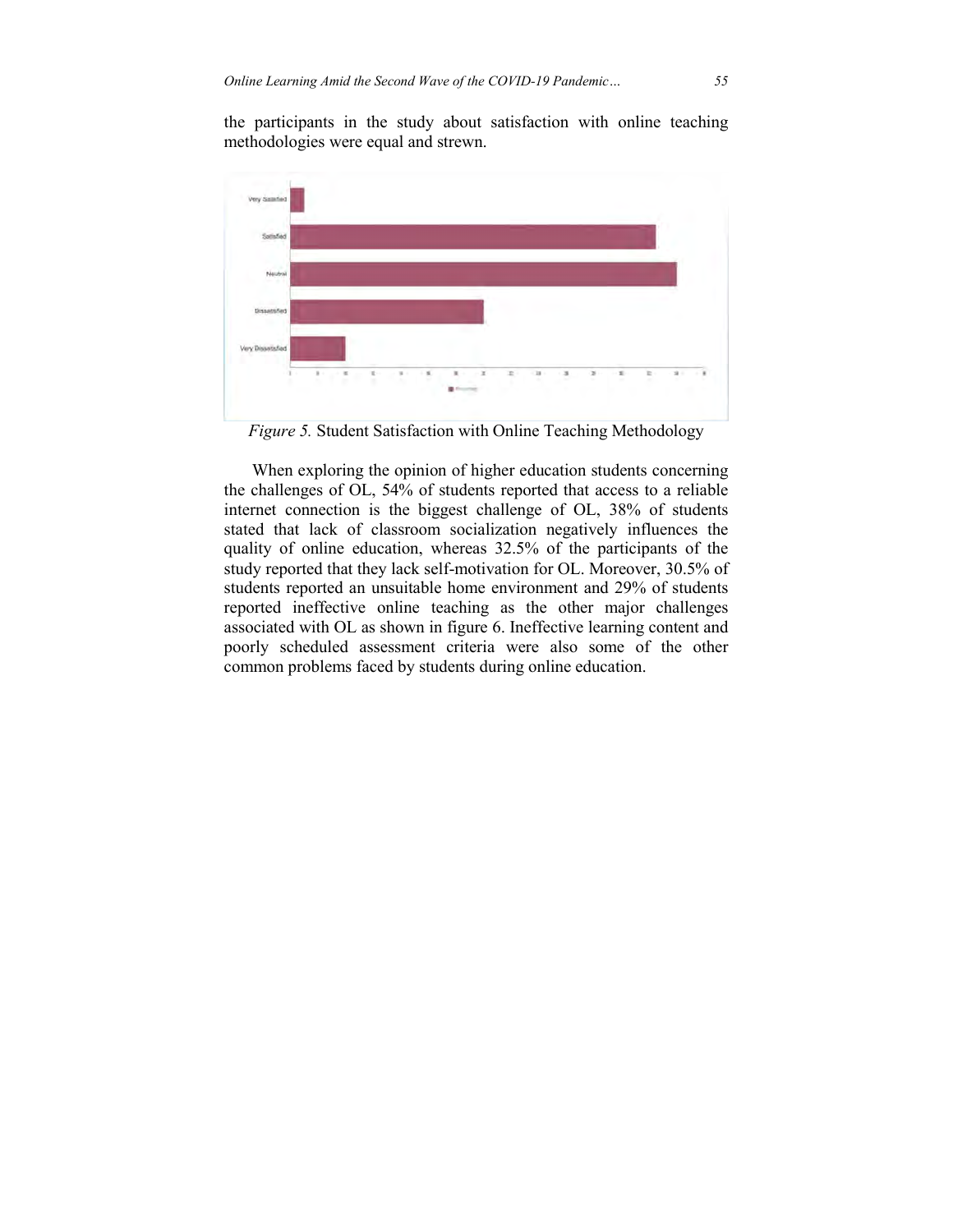

*Figure 6.* Challenges of Online Learning

## **Discussion**

 The Covid-19 pandemic has severely affected the education of 1.6 billion learners, from pre-primary to higher education, in over 190 countries (Demuyakor, 2020). However, the sudden transition from traditional classroom learning to online learning (OL) was less smooth and more demanding for developing countries like Pakistan. The present study was aimed at investigating the effectiveness of OL amid the second wave of the Covid-19 pandemic from the perspectives of higher education students. The participants of the study were selected from various geographical regions of Pakistan to ensure the diversity of opinions. Most of the surveyed students showed serious reservations about the effectiveness of OL amid the Covid-19 pandemic, but 29.1% of participants of the study reported a positive change in their experience of OL in the second wave as compared to their experience of OL during the first wave of the Covid-19 pandemic.

 The findings of the study revealed that 25.5% of the surveyed students lack access to high-speed internet. Access to a stable and reliable internet connection is considered the most important prerequisite of effective OL (Leonard, & Guha, 2001). It is important to mention that only 4% of the surveyed participants were having access to an internet connection with enough bandwidth to smoothly run simultaneous streams. Since students usually prefer active learning environments and participate in a highly interactive classroom environment, they expect the same in their online classes (Dziuban et al., 2003). The results of the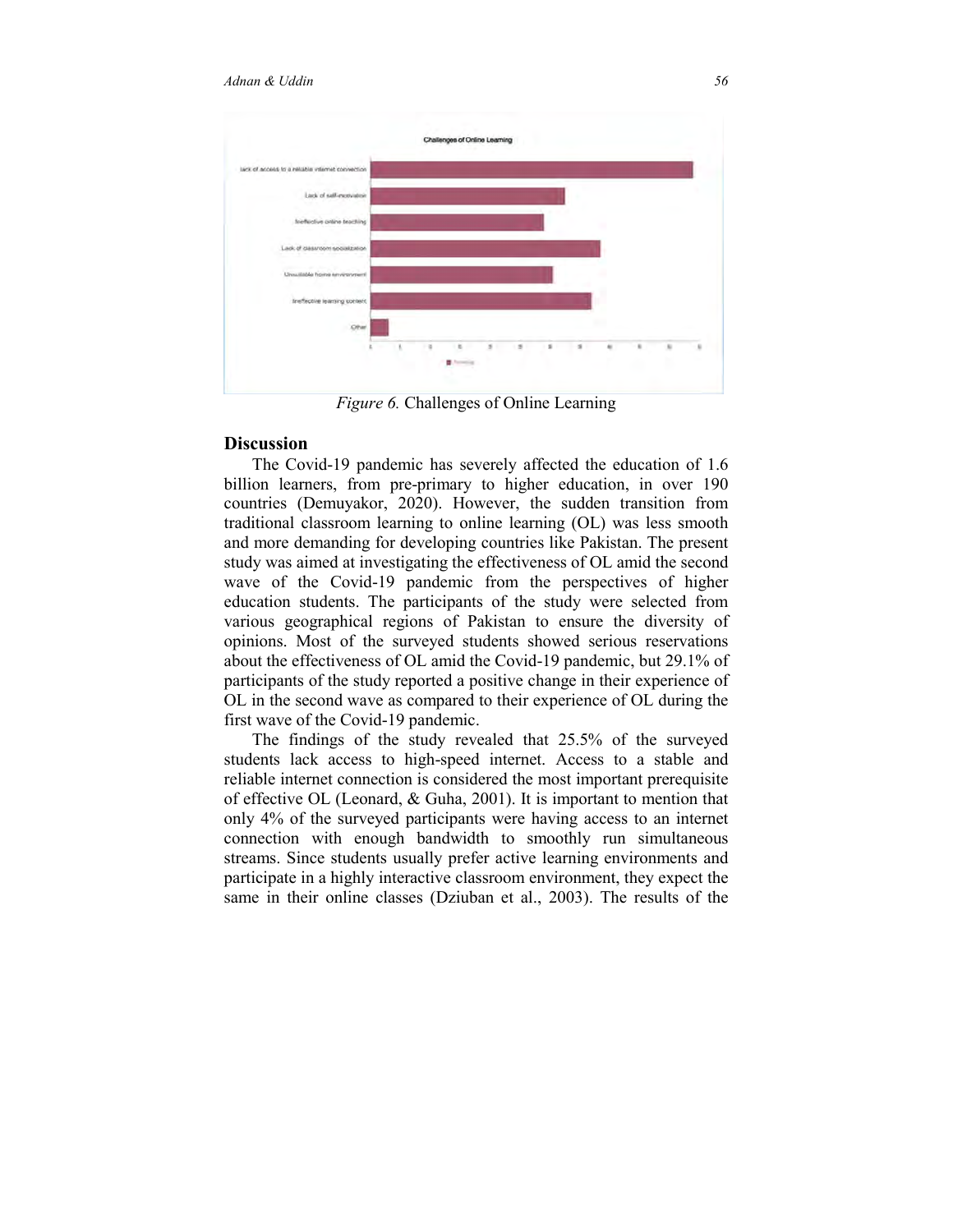analysis revealed that 42% (n=84) of students who participated in the survey were not satisfied with OL, whereas 38.5% of participants of the study were having neutral opinions about the effectiveness of OL. This conveys that online education has completely redefined student satisfaction with OL and teaching.

 Comparing the effectiveness of online and traditional learning, 53% of students stated that OL is not as effective as traditional classroom learning. However, 29.1% of participants reported that OL in the second wave is comparatively better than OL amid the first wave of the Covid-19 pandemic. Even before the Covid-19 pandemic, the concept of traditional education was changing radically over the last few years. According to a survey conducted by the Babson Survey Research Group, more than 30% of higher education students are taking at least one distance learning course in the United States. However, in the case of developing countries, governments and higher education bodies need to play an important role to facilitate educational institutions to improve the quality of online education. For instance, the higher education commission of Pakistan recently released a grant of Rs. 10 million for every public sector university to help them in establishing supportive arrangements needed to improve the quality of online education (Mirjat, 2020).

 In summary, we found that the majority of the students were still not satisfied with their online learning (OL) experience, however, they have experienced positive improvements in the last few months. The participants reported a lack of access to reliable internet connections among the major stumbling blocks of online training. They have also highlighted other major challenges like lack of self-motivation, unsuitable home environment, lack of classroom socialization, ineffective learning content, ineffective online teaching methodology, and poorly scheduled assessment criteria. About 54% of respondents of the survey reported that access to a reliable internet connection is the biggest challenge of OL, 38% of students stated that lack of classroom socialization negatively influences the quality of online education, whereas 32.5% of the participants of the study reported that they lack self-motivation for OL. On the other hand, despite the recent technological improvements by educational institutions in the last few months, 30% of surveyed students were not happy with the teaching methodologies/styles of their instructors during online classes.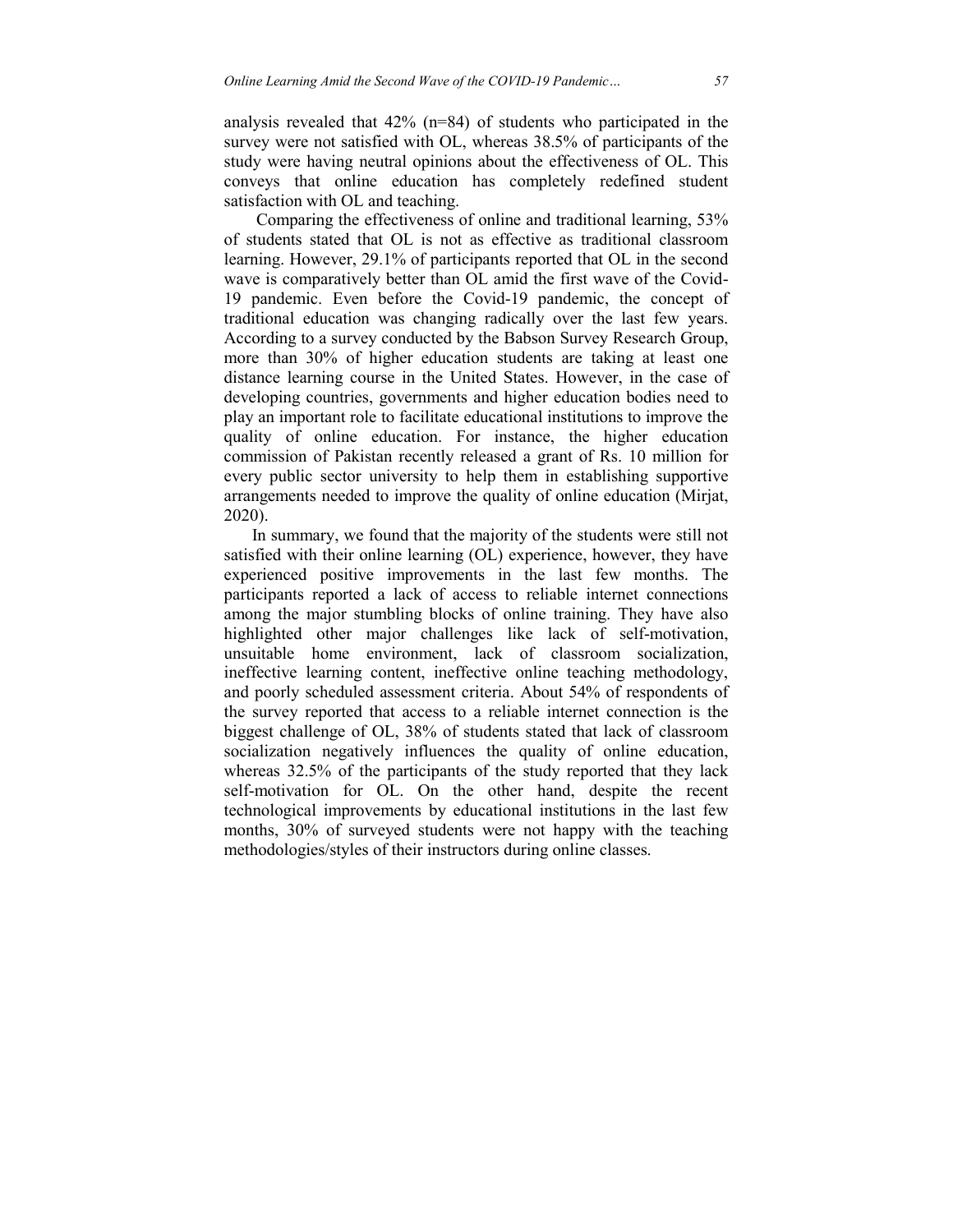### **Conclusion**

 The Covid-19 pandemic has not only exposed the fragility of the education systems across the world but has left learners with inconsistent and unequal access to online learning (OL) opportunities. The present survey was carried out to evaluate the effectiveness of OL amid the second wave of the Covid-19 pandemic in the context of Pakistan. The findings of the study revealed that the majority of higher education students have serious reservations about the effectiveness of OL in Pakistan. However, students have reported productivity improvements in their online classes amid the second wave as compared to the first wave of the Covid-19. Lack of access to a reliable internet connection, lack of classroom socialization, lack of self-motivation, ineffective online teaching methodologies/styles, ineffective learning content, and poorly scheduled assessment criteria were some of the major OL challenges reported by Pakistani higher education students.

 With this unanticipated shift away from traditional classroom learning to online education, people are still wondering whether the sudden adoption of OL due to the Covid-19 pandemic will continue to persist after the pandemic, and how this shift will influence the future directions of the global education market. It is important to develop education systems that have all the requisite resources to swiftly adapt and rapidly minimize the harmful consequences of any potential future disruptions. As mentioned earlier, the sudden transition to OL was somewhat less smooth and more demanding for developing countries. In the context of Pakistan, the transfer to OL was primarily challenging due to poor internet penetration and limited technological infrastructures. The situation has been particularly acute for public educational institutions due to limited financial independence. Policymakers in the education systems of developing countries need to look beyond immediate education goals and should work on sustainable strategies that address the future challenges of online education.

#### **Limitations**

 The present study was based on the perspectives of the higher education students of Pakistan. Future studies should also focus on the students of primary educational institutions in Pakistan. The small size of the sample and non-random selection of participants were also some of the major limitations of the present study.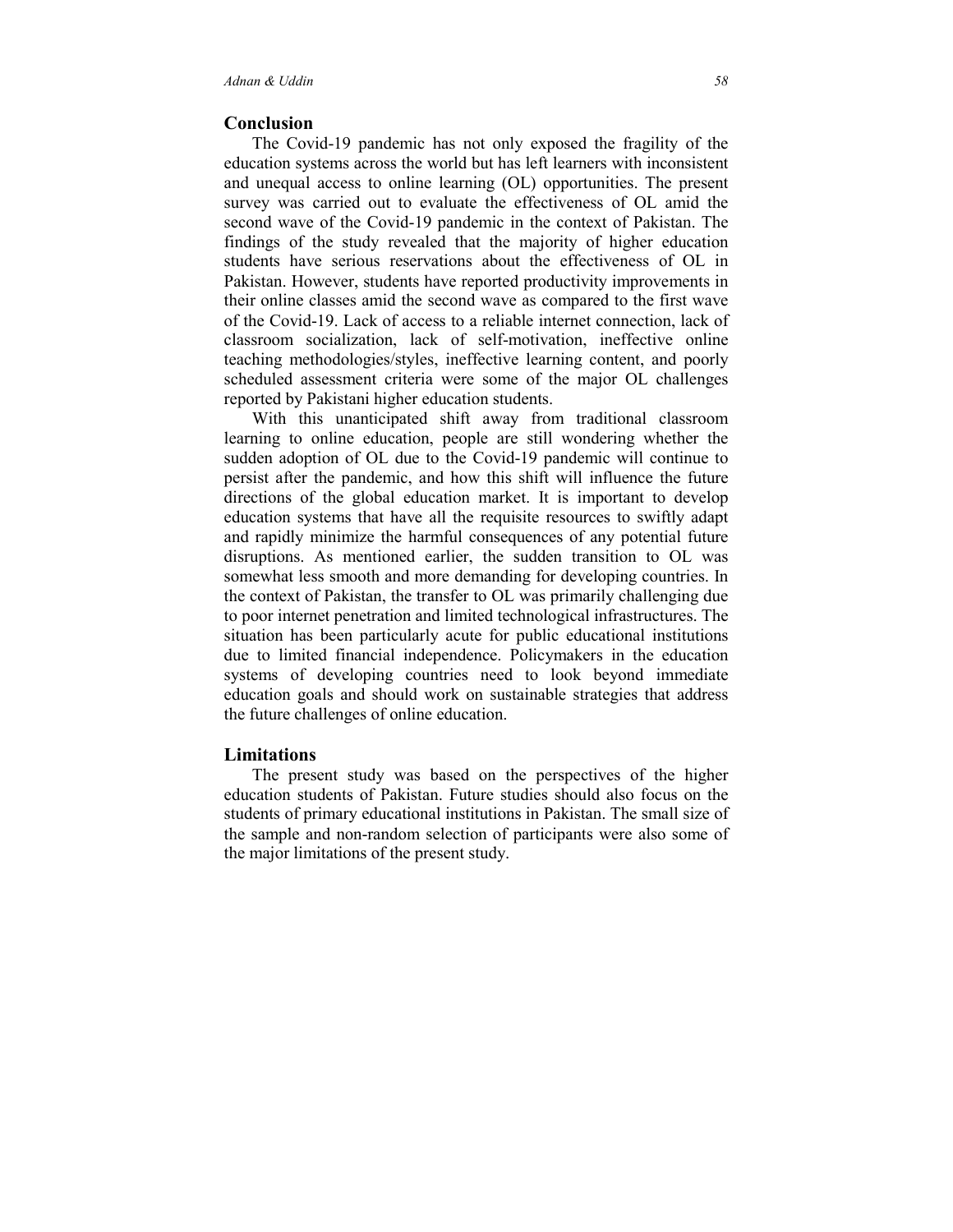#### References

- Adnan, M., & Anwar, K. (2020). Online learning amid the COVID-19 pandemic: Students' perspectives. *Journal of Pedagogical Sociology and Psychology*, *2*(1), 45-51. https://doi.org/10.33902/JPSP.2020261309
- Achakzai, J. (2020). Educational institutions closing down from 26th. Retrieved from https://www.thenews.com.pk/print/747981 educational-institutions-closing-down-from-26th
- Ali, I. (2020). *Educational institutions to reopen countrywide in phases from Sept 15*. Retrieved from https://www.dawn.com/news/1578399
- Asad, M. M., Hussain, N., Wadho, M., Khand, Z. H., & Churi, P. P. (2020). Integration of e-learning technologies for interactive teaching and learning process: An empirical study on higher education institutes of Pakistan. *Journal of Applied Research in Higher Education. 13*(3), 649-663. Retrieved from https://doi.org/10.1108/JARHE-04-2020-0103
- Demuyakor, J. (2020). Coronavirus (COVID-19) and online learning in higher institutions of education: A survey of the perceptions of Ghanaian international students in China. *Online Journal of Communication and Media Technologies*, *10*(3). Retrieved from https://doi.org/10.29333/ojcmt/8286
- Dhawan, S. (2020). Online learning: A panacea in the time of COVID-19 crisis. *Journal of Educational Technology Systems*, *49*(1), 5-22. Retrieved from https://doi.org/10.1177/0047239520934018
- Donitsa-Schmidt, S., & Ramot, R. (2020). Opportunities and challenges: teacher education in Israel in the Covid-19 pandemic*. Journal of Education for Teaching*, *46*(4), 586-595. Retrieved from https://doi.org/10.1080/02607476.2020.1799708
- Dziuban, C., Moskal, P., Thompson, J., Kramer, L., DeCantis, G., & Hermsdorfer, A. (2015). Student Satisfaction with online learning: Is it a psychological contract? *Online Learning*, *19*(2), 1-15. Retrieved from https://www.learntechlib.org/p/183845/
- Farooq, F., Rathore, F. A., & Mansoor, S. N. (2020). Challenges of online medical education in Pakistan during COVID-19 pandemic. *Journal of the College of Physicians and Surgeons Pakistan*, *30*(6), 67-9. Retrieved from

https://doi.org/10.29271/jcpsp.2020.Supp1.S67.

Khan, S., Khan, M., Maqsood, K., Hussain, T., & Zeeshan, M. (2020). Is Pakistan prepared for the COVID-19 epidemic? A